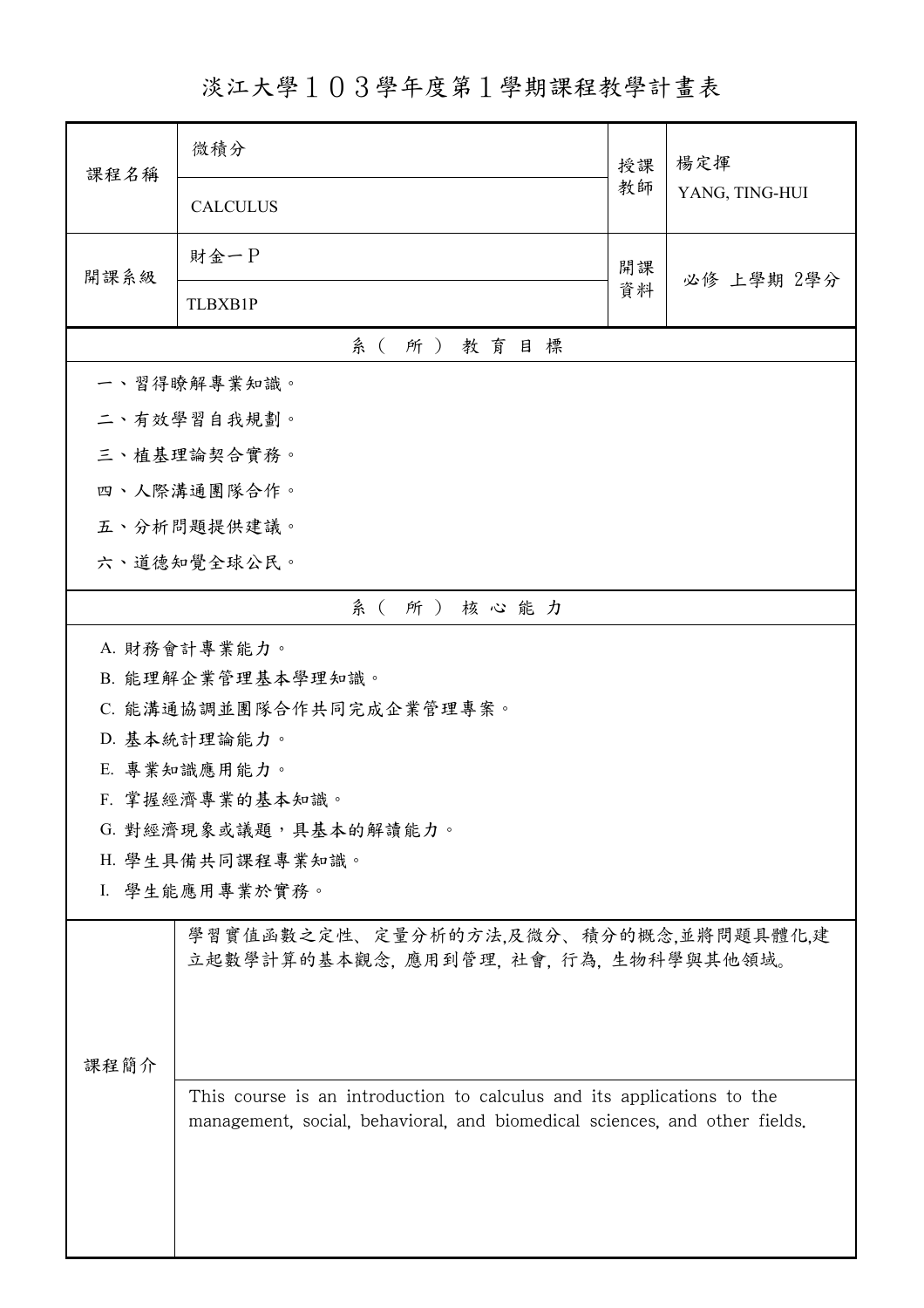本課程教學目標與目標層級、系(所)核心能力相關性

一、目標層級(選填): (一)「認知」(Cognitive 簡稱C)領域:C1 記憶、C2 瞭解、C3 應用、C4 分析、 C5 評鑑、C6 創造 (二)「技能」(Psychomotor 簡稱P)領域:P1 模仿、P2 機械反應、P3 獨立操作、 P4 聯結操作、P5 自動化、P6 創作 (三)「情意」(Affective 簡稱A)領域:A1 接受、A2 反應、A3 重視、A4 組織、 A5 內化、A6 實踐

二、教學目標與「目標層級」、「系(所)核心能力」之相關性:

 (一)請先將課程教學目標分別對應前述之「認知」、「技能」與「情意」的各目標層級, 惟單項教學目標僅能對應C、P、A其中一項。

 (二)若對應「目標層級」有1~6之多項時,僅填列最高層級即可(例如:認知「目標層級」 對應為C3、C5、C6項時,只需填列C6即可,技能與情意目標層級亦同)。

 (三)再依據所訂各項教學目標分別對應其「系(所)核心能力」。單項教學目標若對應 「系(所)核心能力」有多項時,則可填列多項「系(所)核心能力」。 (例如:「系(所)核心能力」可對應A、AD、BEF時,則均填列。)

| 序              |              |                                            | 相關性              |            |
|----------------|--------------|--------------------------------------------|------------------|------------|
| 號              | 教學目標(中文)     | 教學目標(英文)                                   |                  | 系(所)核心能力   |
| $\mathbf{1}$   | 學習函數,函數圖形    | Learn functions and their<br>graphs        | C <sub>3</sub>   | H1         |
| $\overline{2}$ | 學習函數之極限及連續性  | Learn Limit and continuity of<br>function  | C <sub>2</sub>   | HI         |
| $\overline{3}$ | 以微分導數了解函數之性質 | Learn limit and continuity of<br>functions | C <sub>3</sub>   | HI         |
|                |              | 教學目標之教學方法與評量方法                             |                  |            |
| 序<br>號         | 教學目標         | 教學方法                                       |                  | 評量方法       |
| $\mathbf{1}$   | 學習函數,函數圖形    | 講述、討論、實作、問題解決                              | 紙筆測驗、實作、上課<br>表現 |            |
| $\overline{2}$ | 學習函數之極限及連續性  | 講述、討論、實作、問題解決                              | 紙筆測驗、實作、上課<br>表現 |            |
| $\overline{3}$ | 以微分導數了解函數之性質 | 講述、討論、實作、問題解決                              | 表現               | 紙筆測驗、實作、上課 |
|                |              |                                            |                  |            |
|                |              |                                            |                  |            |
|                |              |                                            |                  |            |
|                |              |                                            |                  |            |
|                |              |                                            |                  |            |
|                |              |                                            |                  |            |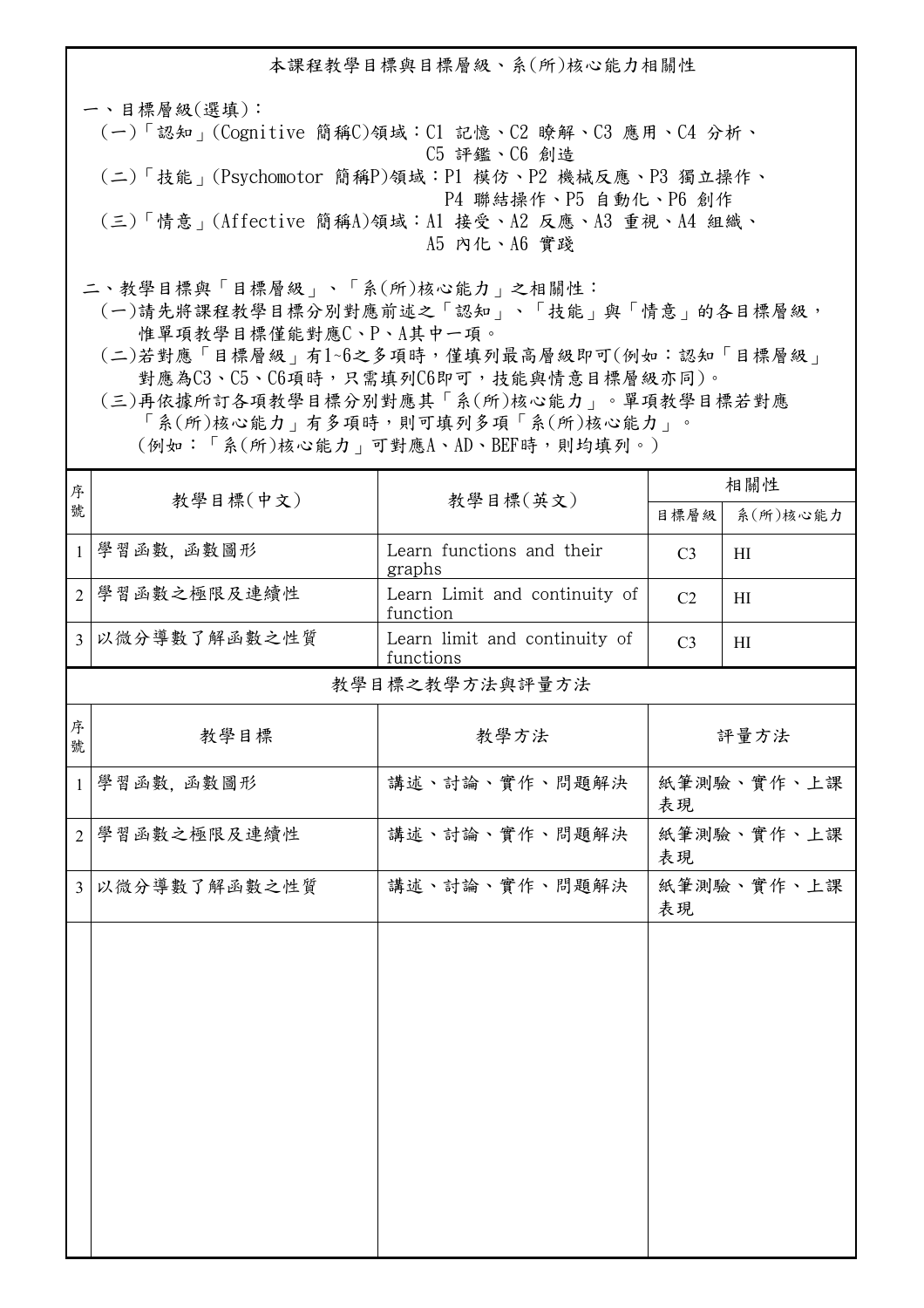| 本課程之設計與教學已融入本校校級基本素養        |                               |                                                                                         |                                                          |    |  |
|-----------------------------|-------------------------------|-----------------------------------------------------------------------------------------|----------------------------------------------------------|----|--|
| 淡江大學校級基本素養                  |                               |                                                                                         | 內涵說明                                                     |    |  |
| 全球視野<br>$\langle \ \rangle$ |                               |                                                                                         | 培養認識國際社會變遷的能力,以更寬廣的視野了解全球化<br>的發展。                       |    |  |
|                             | 資訊運用<br>$\langle \ \rangle$   |                                                                                         | 熟悉資訊科技的發展與使用,並能收集、分析和妥適運用資<br>訊。                         |    |  |
|                             | 洞悉未來<br>$\langle \ \rangle$   |                                                                                         | 瞭解自我發展、社會脈動和科技發展,以期具備建構未來願<br>景的能力。                      |    |  |
| 品德倫理                        |                               |                                                                                         | 了解為人處事之道,實踐同理心和關懷萬物,反省道德原則<br>的建構並解決道德爭議的難題。             |    |  |
| 獨立思考                        |                               |                                                                                         | 鼓勵主動觀察和發掘問題,並培養邏輯推理與批判的思考能<br>力。                         |    |  |
|                             | 樂活健康                          |                                                                                         | 注重身心靈和環境的和諧,建立正向健康的生活型態。                                 |    |  |
|                             | 團隊合作                          |                                                                                         | 體察人我差異和增進溝通方法,培養資源整合與互相合作共<br>同學習解決問題的能力。                |    |  |
|                             | 美學涵養<br>$\langle \rangle$     |                                                                                         | 培養對美的事物之易感性,提升美學鑑賞、表達及創作能<br>力。                          |    |  |
|                             |                               |                                                                                         | 授課進度表                                                    |    |  |
| 週<br>欤                      | 日期起訖                          |                                                                                         | 内 容 (Subject/Topics)                                     | 備註 |  |
|                             | $103/09/15$ ~<br>103/09/21    | Functions and their representations $(1.1)$<br>Combining/transforming functions $(1.2)$ |                                                          |    |  |
| $\mathfrak{D}$              | $103/09/22$ ~<br>103/09/28    | models $\&$ power functions $(1.4)$                                                     | Linear models and rates of change $(1.3)$ Polynomial     |    |  |
| 3                           | $103/09/29$ ~<br>103/10/05    |                                                                                         | Exponential models $(1.5)$ Logarithmic functions $(1.6)$ |    |  |
| 4                           | $103/10/06 \sim$<br>103/10/12 | Measuring change $(2,1)$ Limits $(2,2)$                                                 |                                                          |    |  |
| 5                           | $103/10/13$ ~<br>103/10/19    | as a function $(2.4)$                                                                   | Rate of change and derivatives $(2.3)$ The derivative    |    |  |
| 6                           | $103/10/20$ ~<br>103/10/26    | analysis $(3.2)$                                                                        | Shortcuts to finding derivatives (3.1) Marginal          |    |  |
|                             | $103/10/27$ ~<br>103/11/02    | The product and quotient rules $(3.3)$                                                  |                                                          |    |  |
| 8                           | $103/11/03$ ~<br>103/11/09    | The chain rule $(3.4)$                                                                  |                                                          |    |  |
| 9                           | $103/11/10$ ~<br>103/11/16    |                                                                                         | Implicit differentiation and logarithms $(3.5)$          |    |  |
| 10                          | $103/11/17$ ~<br>103/11/23    | 期中考試週                                                                                   |                                                          |    |  |
| 11                          | $103/11/24$ ~<br>103/11/30    | (4.1)                                                                                   | Exponential growth and decay (3.6) Related rates         |    |  |
| 12                          | $103/12/01$ ~<br>103/12/07    | Maximum and minimum values $(4.2)$                                                      |                                                          |    |  |